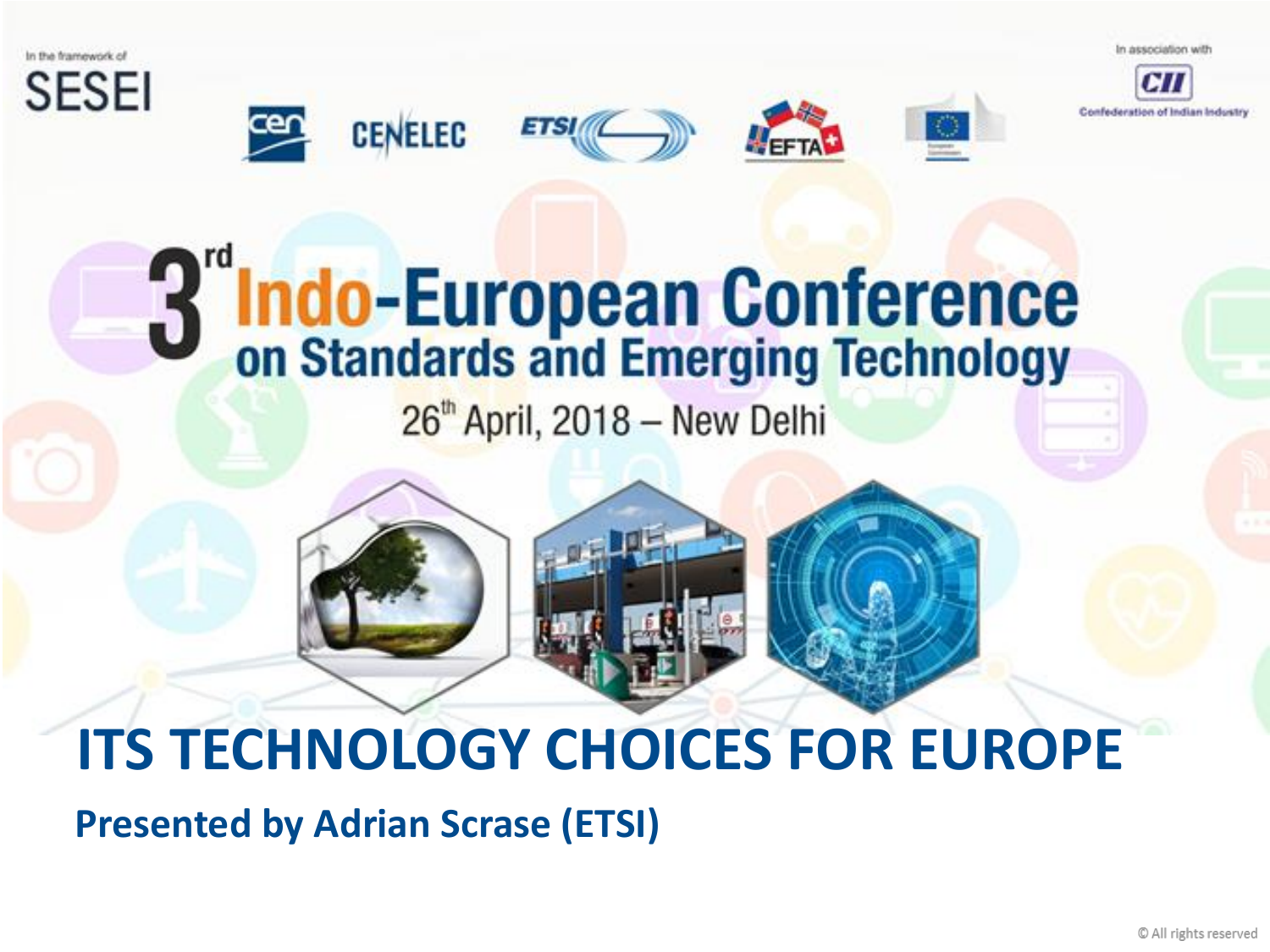### **ITS Standardisation world**



- Coordination and international  $\mathcal{A}_{\mathcal{B}}$ harmonization of standards with IEEE 802.11 and IEEE 1609 as well as SAE
- Coordination with CEN in ITS-CG  $\mathcal{L}_{\mathcal{B}}^{2}$
- Link to the EC via ITS-CG  $\mathcal{A}_{\mathcal{B}}$
- $\mathcal{L}_{\mathcal{A}}$ Link to CCC and C2C-CC
- Link to IETF WG IPWAVE (IP  $\mathcal{L}_{\mathcal{B}}$ Wireless Access in Vehicular Environments)

CCC: Car Connectivity Consortium

C2C-CC: Car 2 Car Communication Consortium

5GAA: 5G Automotive Association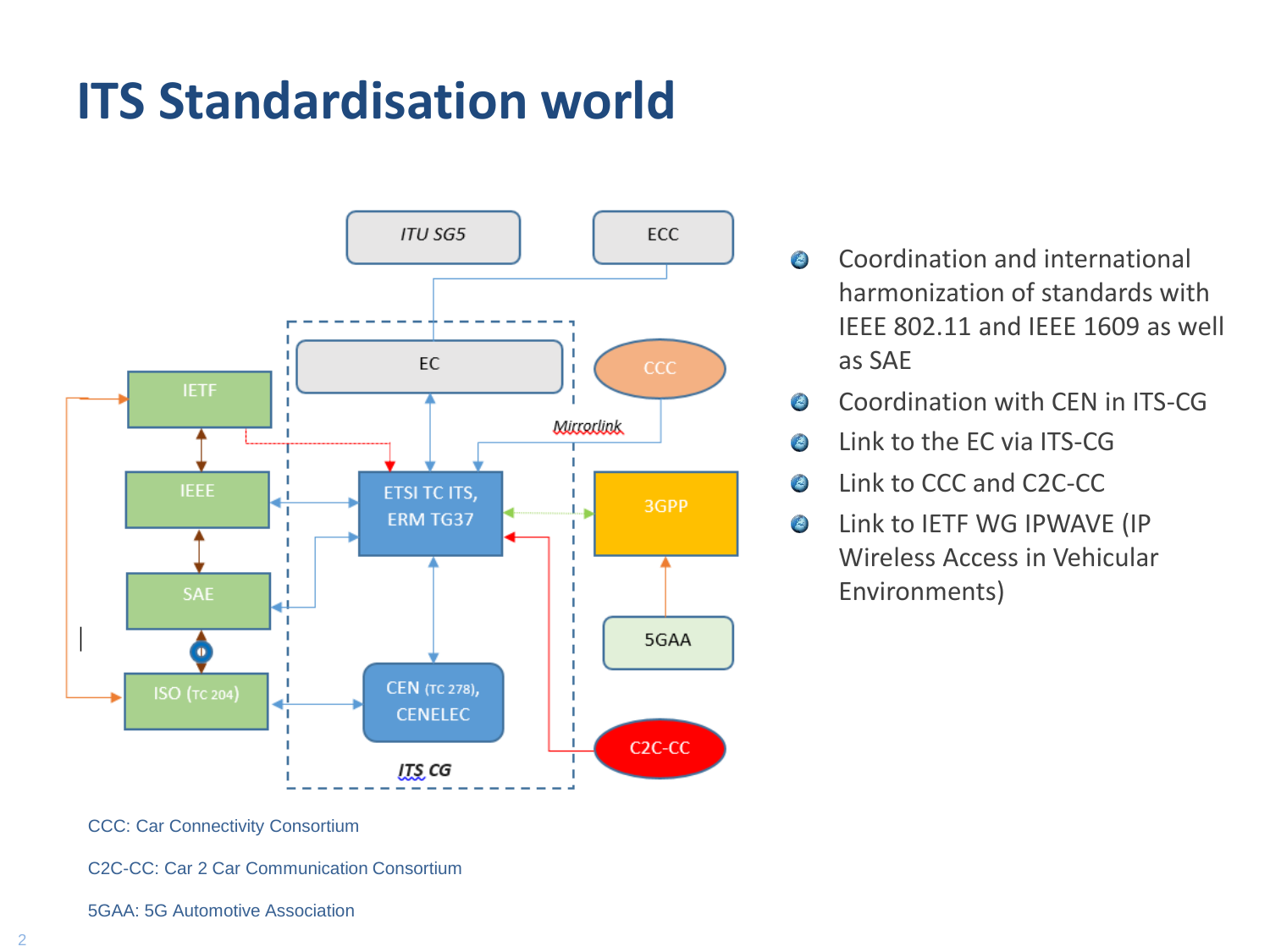# **Road Transport: ETSI TC ITS**

- Currently 5 Working Groups  $\mathcal{Y}$
- 65-80 participants per meeting(Plenaries and/or WG

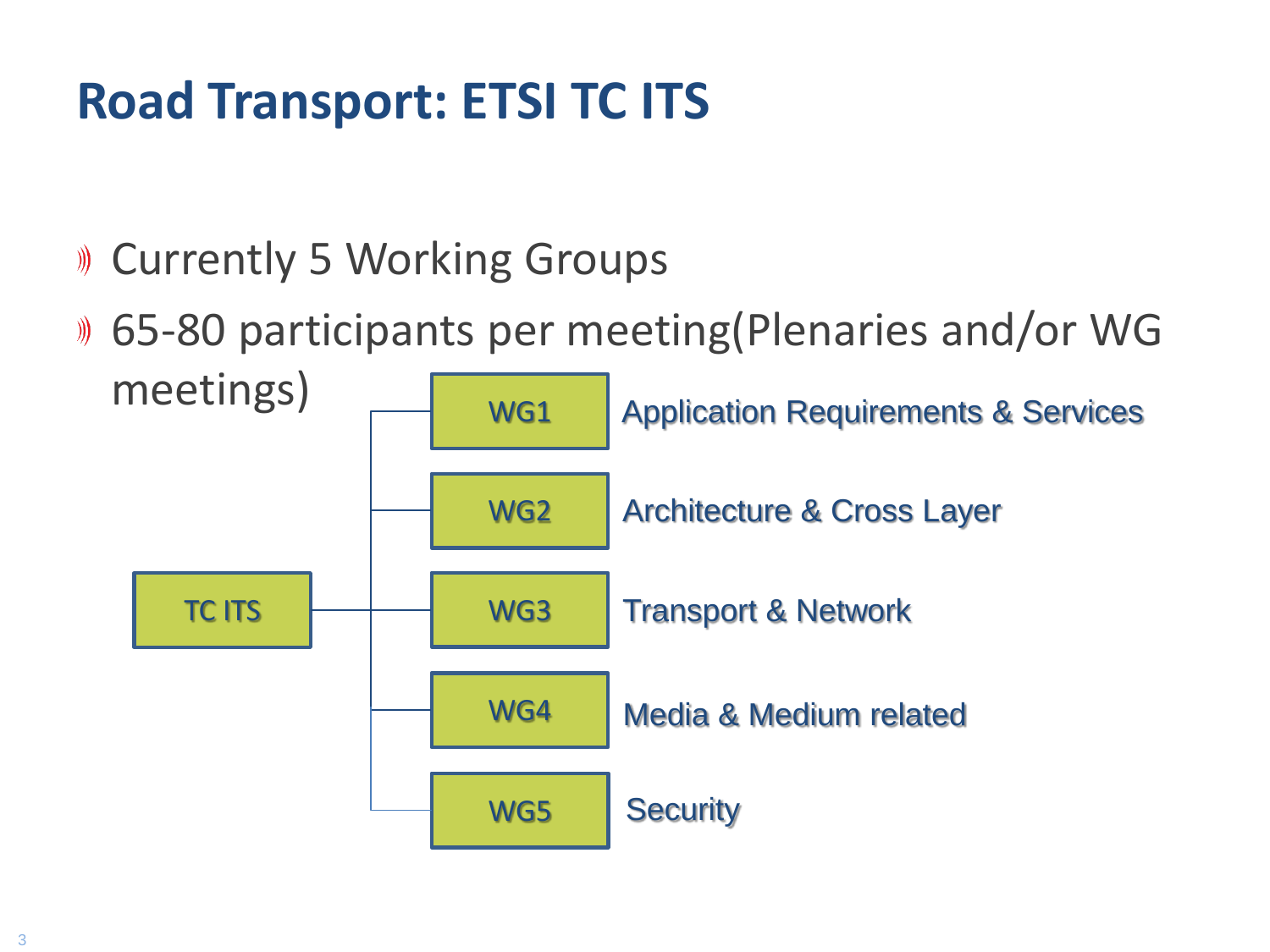# **Road Transport: ETSI ERM TG37 & SRR**

- ERM TG37 covers ITS (road transport) Harmonised Standards and other relevant deliverables
	- **W** Close coordination with TC ITS, in particular ITS WG4
	- $\mathcal{Y}$  Meetings in conjunction with TC ITS meetings
- **ERM TGSRR covers, among** other things, Automotive radar systems Harmonised Standards



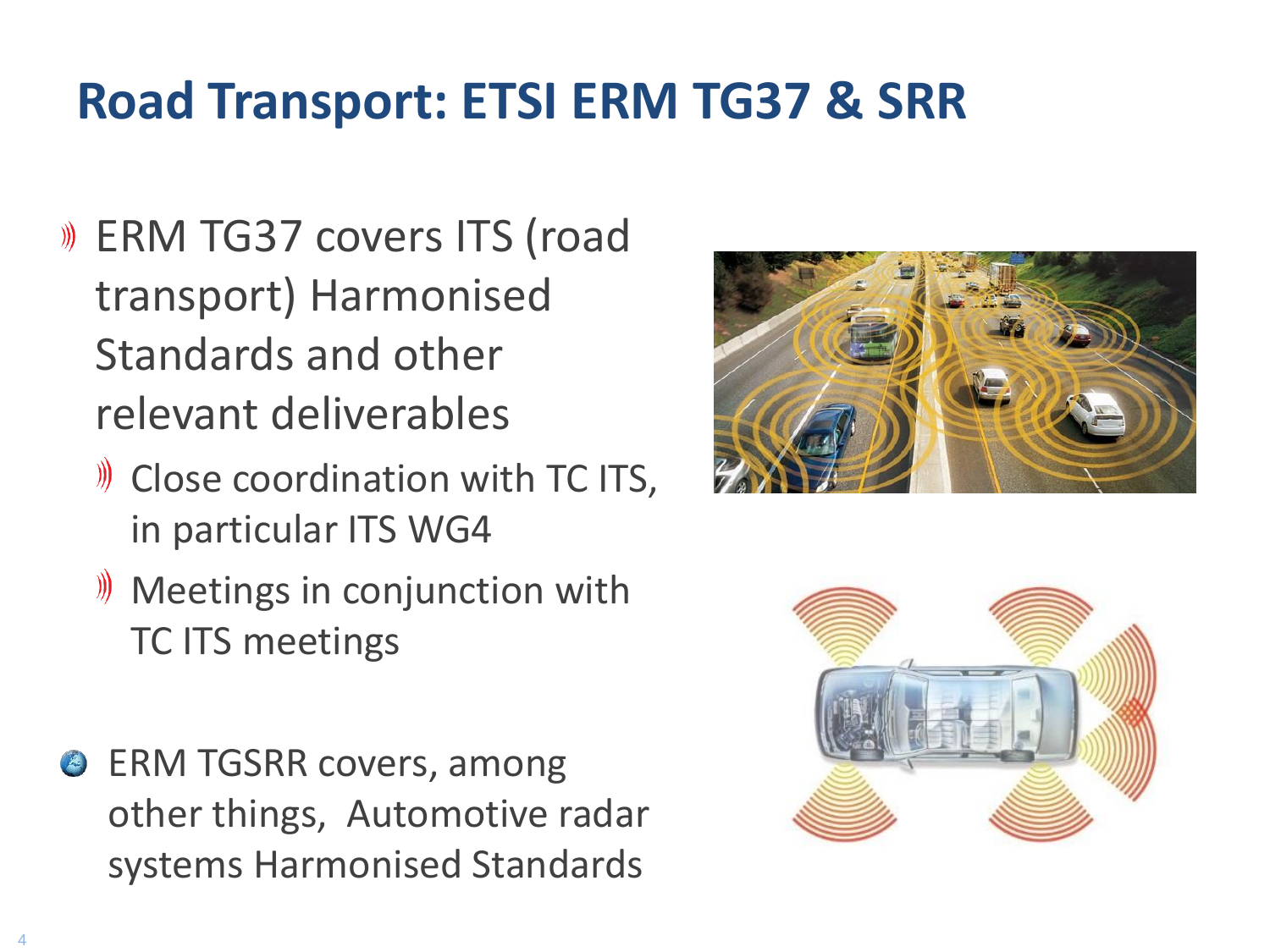#### **ITS: European Standards and specifications**

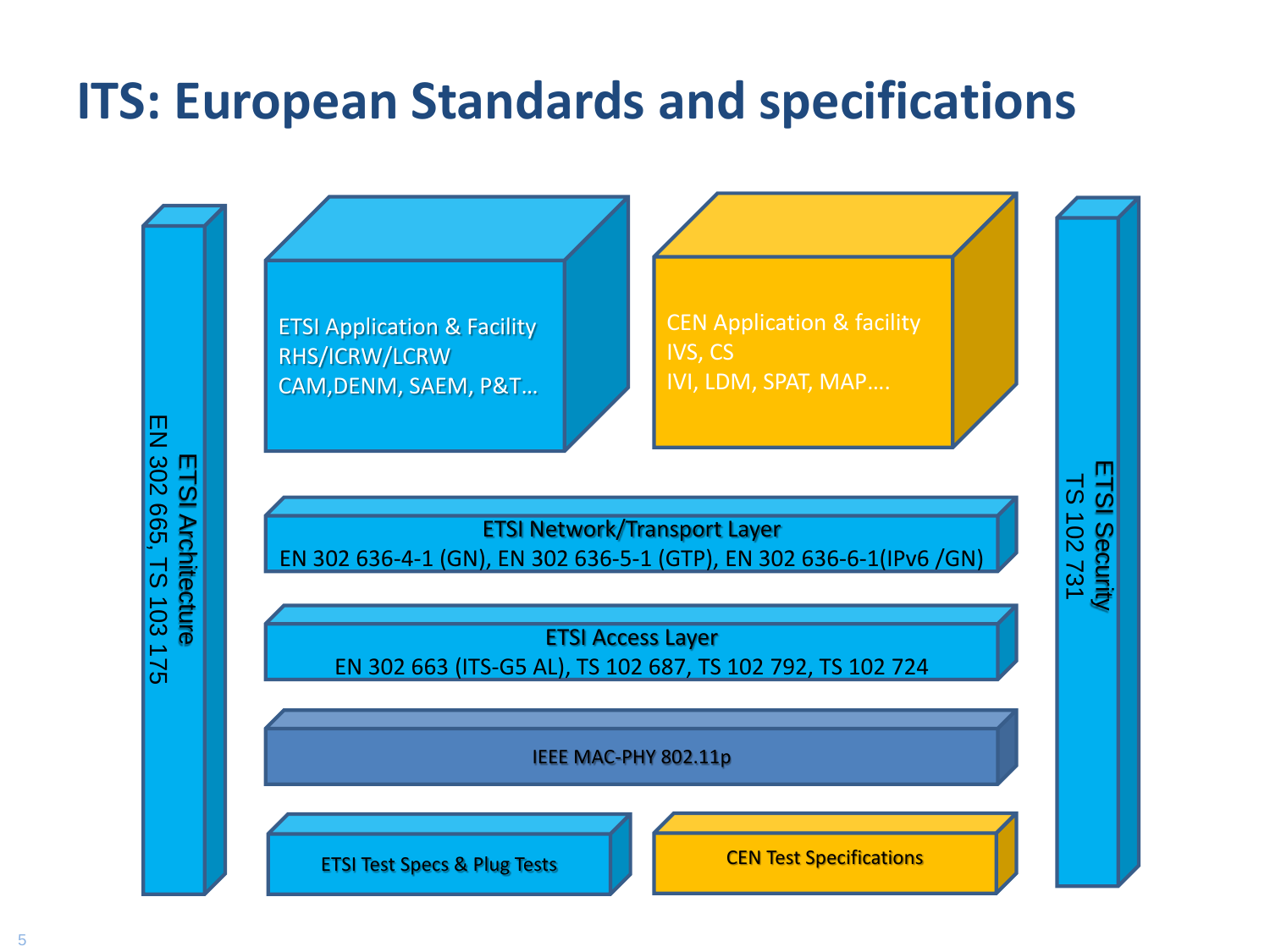#### **C-ITS protocol stack**



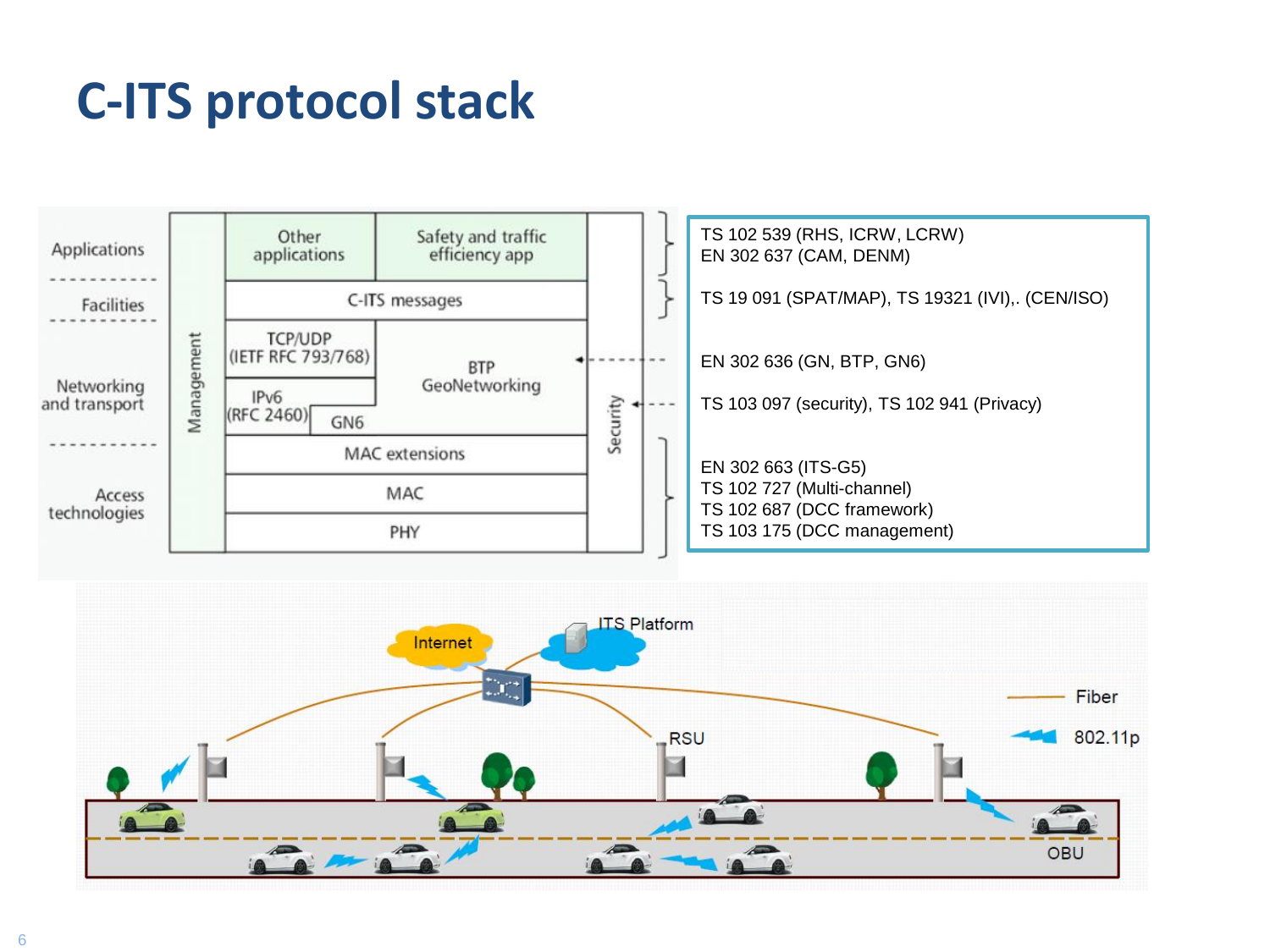### **C-V2X Technology**

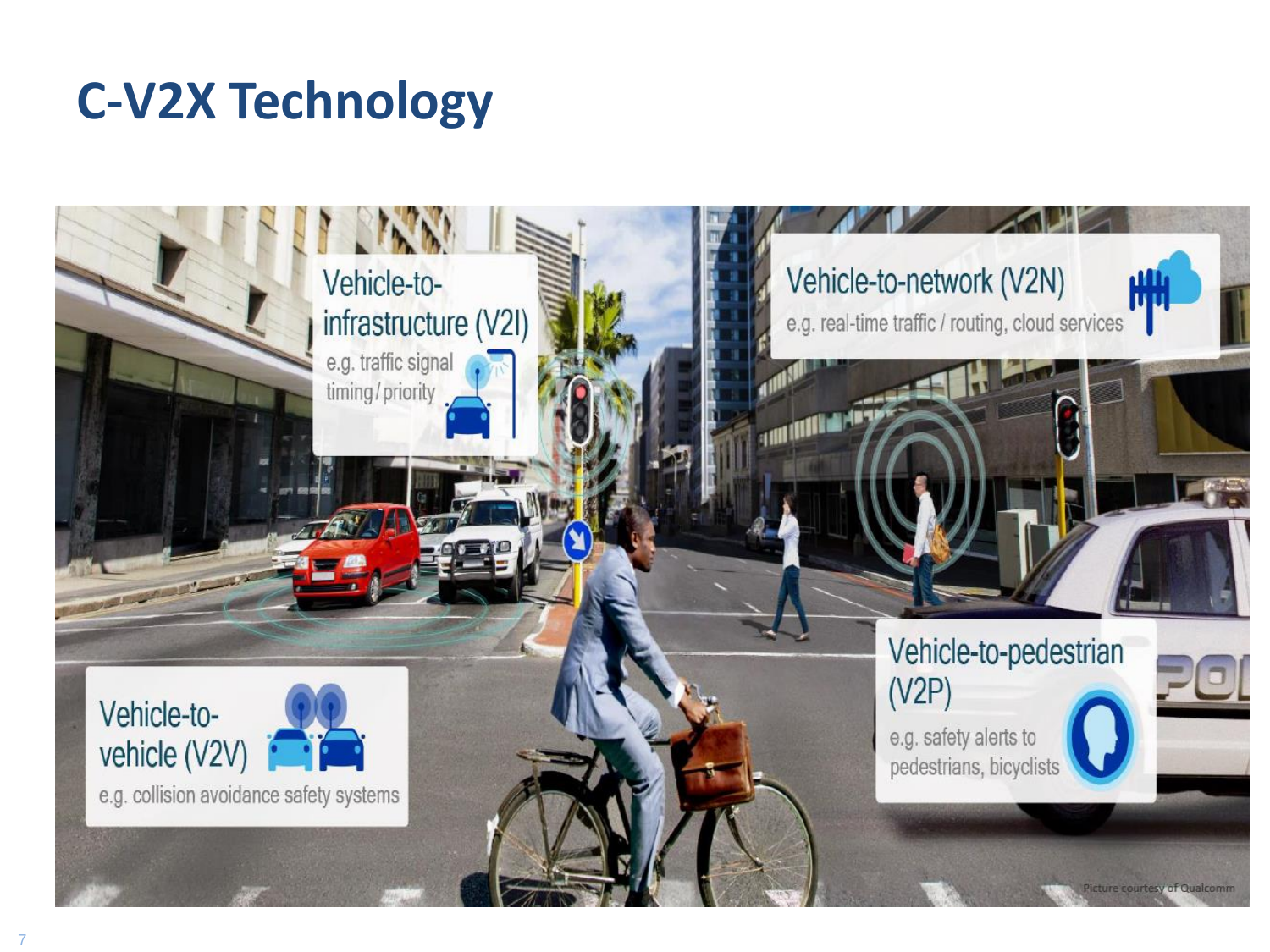# **C-V2X Technology**

- **))** V2N, V2V, V2I, V2P but also V2N2V, V2N2I, V2N2P
- PC5: LTE sitelink Interface  $\mathcal{Y}$
- Uu: LTE eNB-UE Interface  $\mathcal{Y}$

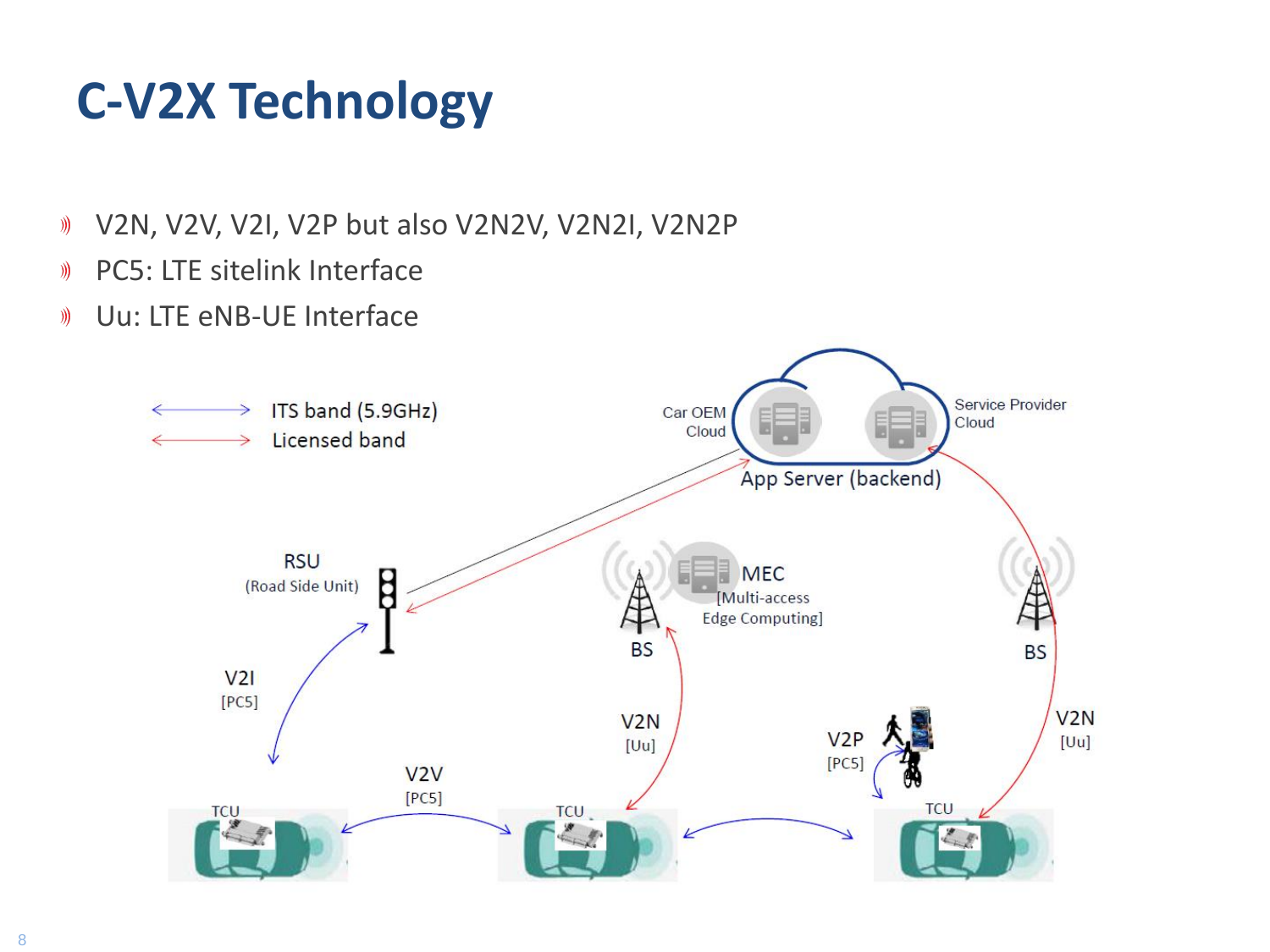#### **C-V2X: main features**

- V2V, V2I, V2P, V2N (PC5 & Uu)
- V2N2V, V2N2I, V2N2P (Uu)
- PC5 (V2V) operates on 5.9 GHz ("ITS band" in Europe)
	- Semi-persistent transmission with relative energy-based selection
	- SC-FDM
	- FDM & TDM
	- Synchronous
	- No "SIM"
- Uu operates on standard "commercial frequencies"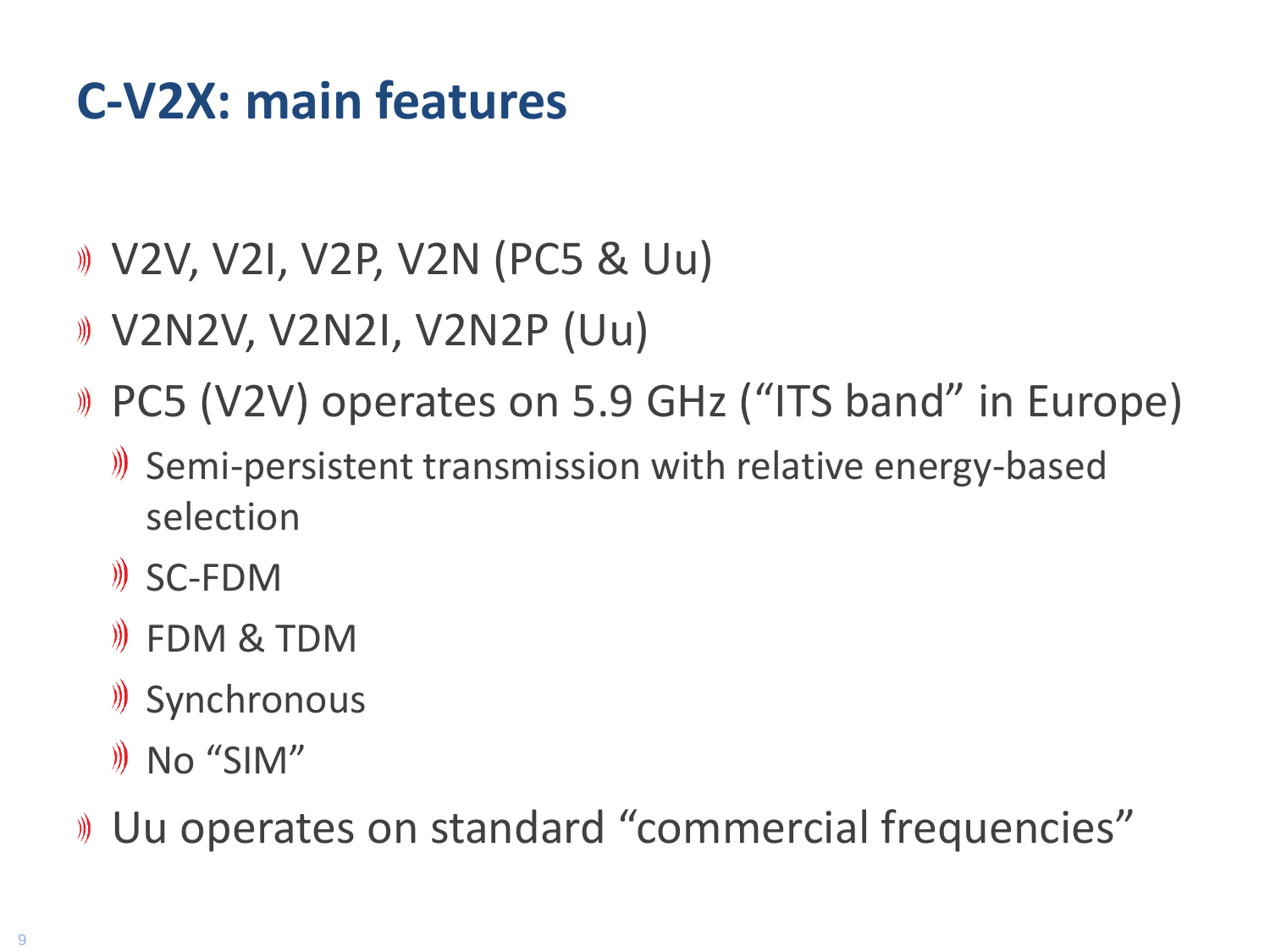#### **C-V2X Protocol Stack**

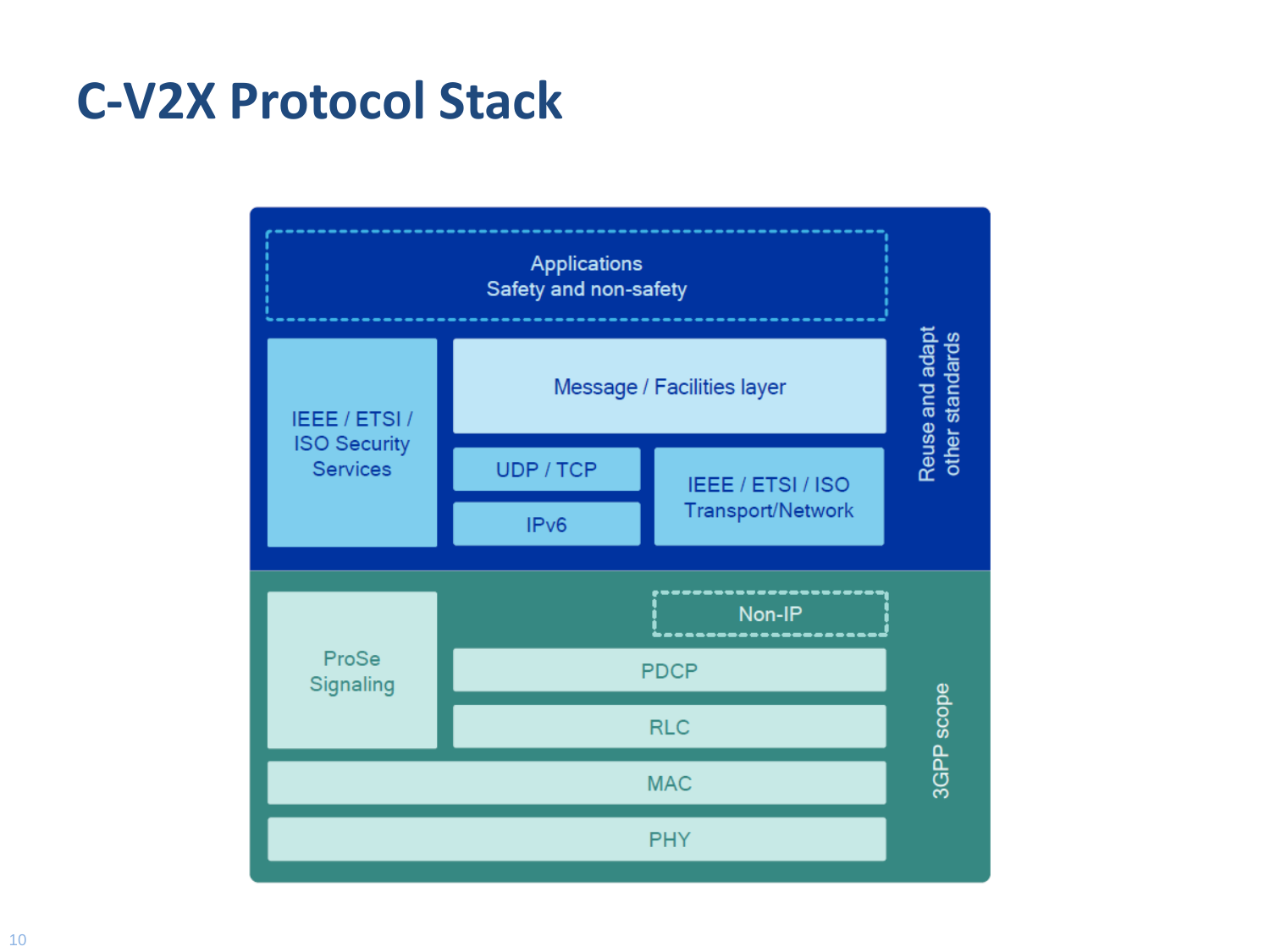### **3GPP V2X standardisation timeline**

- LTE based V2X (Phase 1) specification completed in March 2017 **))** 
	- **))** LTE Uu and PC5 enhancement for enabling V2V and V2X communication
- C-V2X standardization ongoing with backward/forward compatibility  $\mathcal{Y}$ 
	- Phase 2 to support 8 carriers aggregation, 64QAM, TX diversity, and latency reduction  $\mathcal{Y}$
	- $\mathcal{Y}$ Phase 3 to address advanced use cases and evaluate additional requirements with 5G New Radio (5G-V2X)